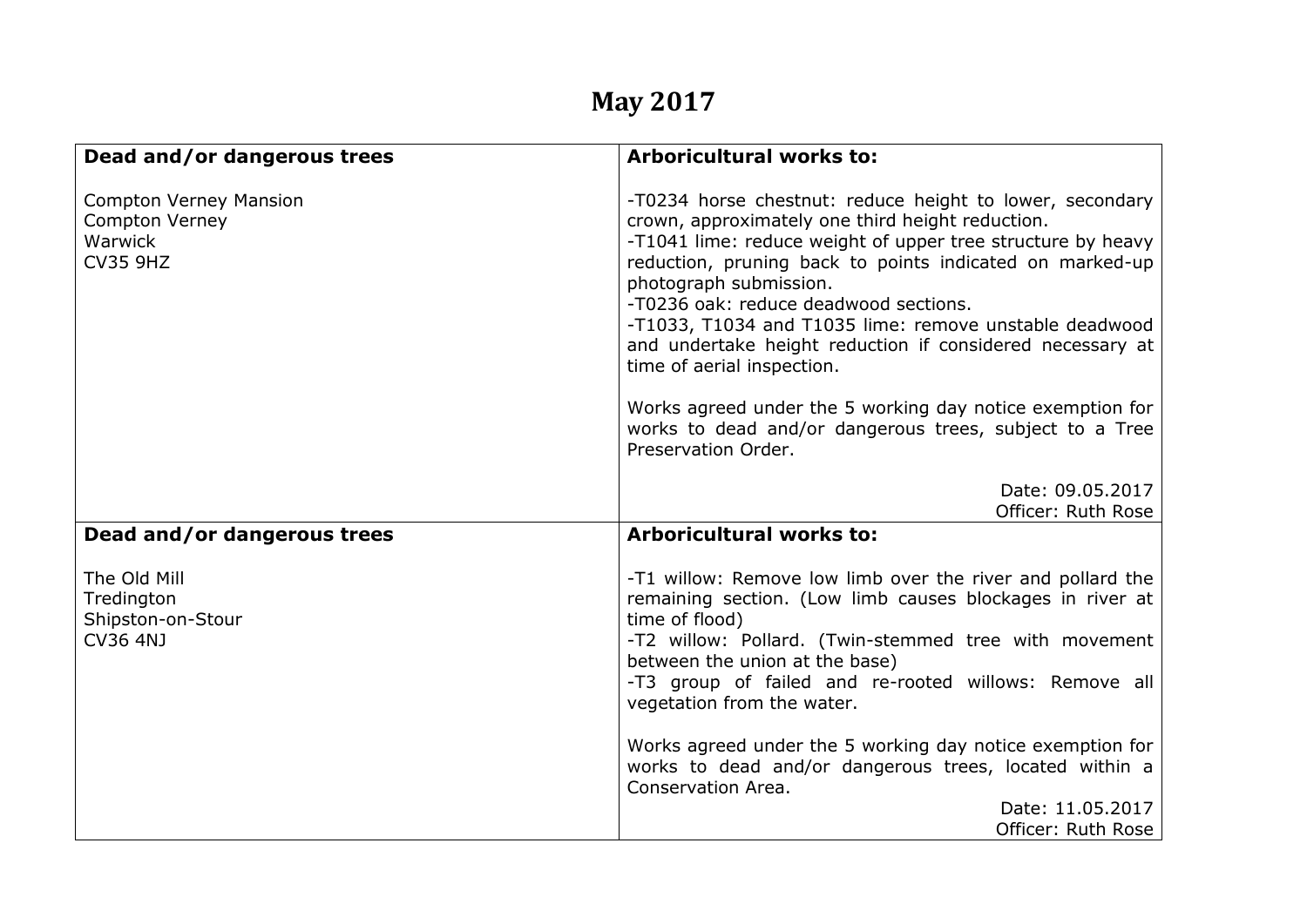| Dead and/or dangerous trees                                                                    | <b>Arboricultural works to:</b>                                                                                                                                                                                                                                                        |
|------------------------------------------------------------------------------------------------|----------------------------------------------------------------------------------------------------------------------------------------------------------------------------------------------------------------------------------------------------------------------------------------|
| The Old Forge<br><b>Chapel Street</b><br>Warmington                                            | -T1 cypress: fell. (Storm damaged, remaining stem<br>unstable).                                                                                                                                                                                                                        |
| Banbury<br><b>OX17 1DB</b>                                                                     | Works agreed under the 5 working day notice exemption for<br>works to dead and/or dangerous trees, located within a<br>Conservation Area.                                                                                                                                              |
|                                                                                                | Date: 08.05.2017<br>Officer: Ruth Rose                                                                                                                                                                                                                                                 |
| Dead and/or dangerous trees                                                                    | <b>Arboricultural works to:</b>                                                                                                                                                                                                                                                        |
| Land to the Rear of<br>17 Campbell Close<br>Shottery<br>Stratford-upon-Avon<br><b>CV37 9EH</b> | - T1 horse chestnut: Prune off failed lateral back to source.<br>Prune of one sub-lateral where overhanging garden of 17<br>Campbell Close. (A result of summer branch drop and the<br>identification of a weighted limb above a cavity, which is<br>likely to fail).                  |
|                                                                                                | Works agreed under the 5 working day notice exemption for<br>works to dead and/or dangerous trees, subject to a Tree<br>Preservation Order.                                                                                                                                            |
|                                                                                                | Date: 09.05.2017<br>Officer: Ruth Rose                                                                                                                                                                                                                                                 |
| Dead and/or dangerous trees                                                                    | <b>Arboricultural works to:</b>                                                                                                                                                                                                                                                        |
| <b>Bell Yard Shopping Centre</b><br><b>High Street</b><br>Stratford-upon-Avon                  | -T3 birch: selective reduction to reduce weight, up to a<br>maximum of 1.5 metres back to good growth points, as<br>indicated on submitted annotated photograph, to reduce<br>weight on the damaged section of the branch. Prune back<br>branch with fungal growth back to sound wood. |
|                                                                                                | Works agreed under the 5 working day notice exemption for<br>works to dead and/or dangerous trees, located within a<br>Conservation Area.                                                                                                                                              |
|                                                                                                | Date: 17.05.2017<br>Officer: Ruth Rose                                                                                                                                                                                                                                                 |